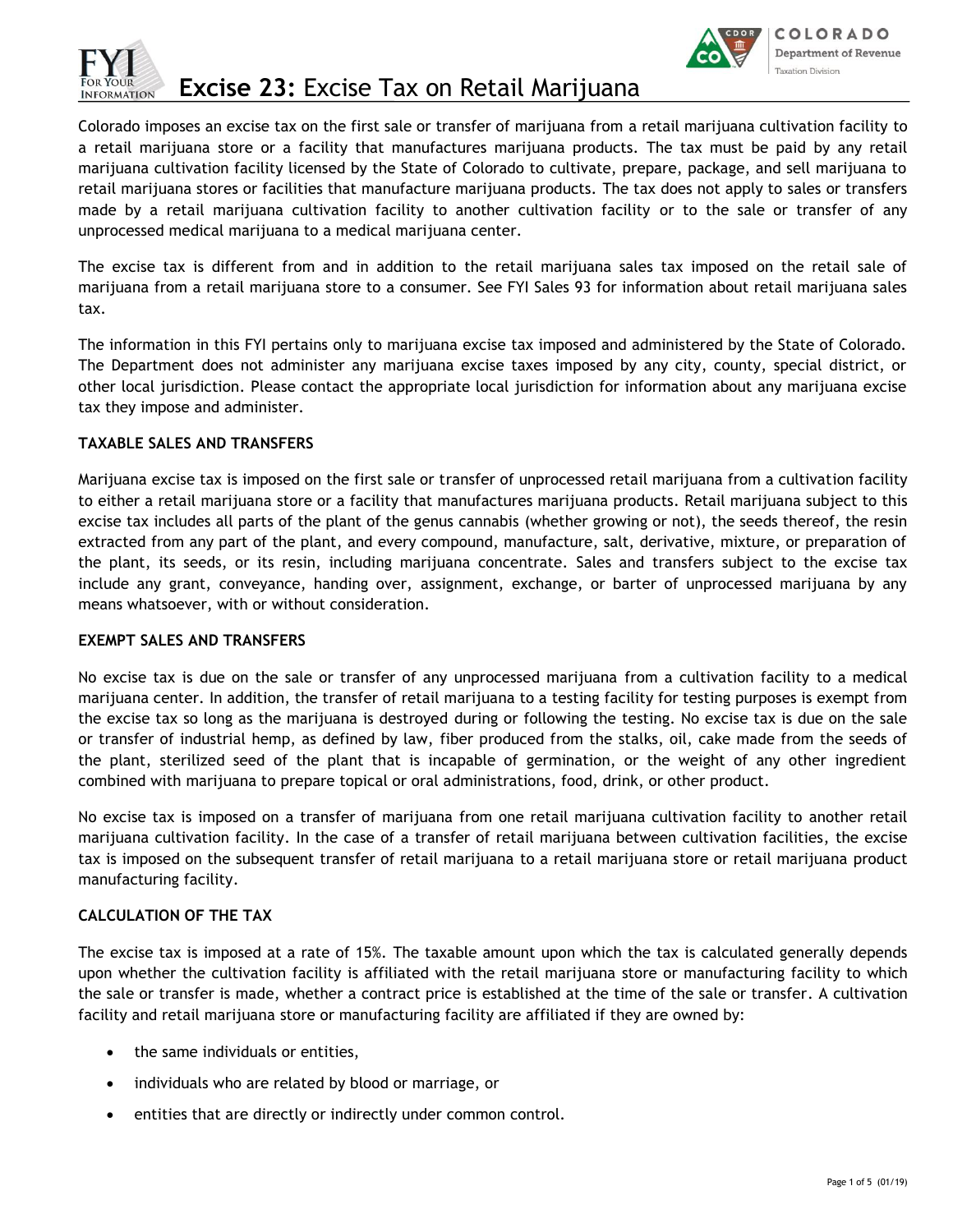# **Sales and transfers between unaffiliated marijuana businesses**



If the cultivation facility and the retail marijuana store or manufacturing facility engaged in the taxable sale or transfer are not affiliated, the excise tax is 15% of the contract price for the unprocessed marijuana sold or transferred. The contract price used to calculate the tax is the price charged on the written invoice, not including any tax and not reduced by any discount or other reductions. The invoice price charged includes all consideration the seller receives from the buyer in whatever form and regardless of the time of receipt. In the case of multiple invoices reflecting multiple prices for the same transaction, the highest price must be used to calculate the excise tax due.

If no contract price is established at the time of the first sale or transfer the excise tax is calculated based on the average market rate of the retail marijuana sold or transferred. Examples of such sales or transfers include:

- a temporary transfer, that does not constitute a sale, of retail marijuana from a cultivation facility to an unaffiliated manufacturing facility that will process or manufacture the retail marijuana before returning it to the cultivation facility or to a retail marijuana store affiliated with the cultivation facility; or
- a transfer of retail marijuana from a cultivation facility to an unaffiliated retail marijuana store for which a price is not established at the time of transfer, but instead depends upon the revenue generated from the subsequent sale of the retail marijuana to the end consumer.

## **Sales and transfers between affiliated marijuana businesses**

If the taxable sale or transfer is between a cultivation facility and an affiliated retail marijuana store or manufacturing facility, the excise tax is generally 15% of the average market rate for the unprocessed marijuana sold or transferred.

However, if retail marijuana transferred to an affiliated store or manufacturing facility was previously transferred between unaffiliated cultivation facilities, the contract price for such transfer is used to calculate the tax, provided that all of the following conditions are met:

- The retail marijuana was first transferred by a cultivation facility to an unaffiliated cultivation facility.
- At the time of the first transfer, the retail marijuana had been harvested for sale at a retail marijuana store or for extraction by a retail marijuana product manufacturing facility.
- A contract price was established for the first transfer between unaffiliated retail marijuana cultivation facilities at the time of the transfer.
- The retail marijuana underwent no further cultivation following the first transfer between unaffiliated retail marijuana cultivation facilities.
- The retail marijuana was subsequently transferred to a retail marijuana store for retail sale or to a retail marijuana product manufacturing facility for extraction.

## *Example:*

Cultivation Facility A and Cultivation Facility B are not affiliated. Retail Marijuana Store B is affiliated with Cultivation Facility B.

Cultivation Facility A cultivates and harvests marijuana for sale at a retail marijuana store. Cultivation Facility A transfers the harvested marijuana to Cultivation Facility B with an established contract price of \$1,000. Cultivation Facility B repackages the marijuana for retail sale and transfers it to Retail Marijuana Store B. The retail marijuana undergoes no further cultivation after the initial transfer from Cultivation Facility A to Cultivation Facility B.

The tax is imposed on the transfer from Cultivation Facility B to Retail Marijuana Store B. Because Cultivation Facility B and Retail Marijuana Store B are affiliated, the tax would normally be calculated based upon the average market rate (AMR). However, because all of the above listed conditions are met, the tax is instead calculated as 15% of the contract price for the transfer from Cultivation Facility A to Cultivation Facility B. Cultivation Facility B is liable for the tax.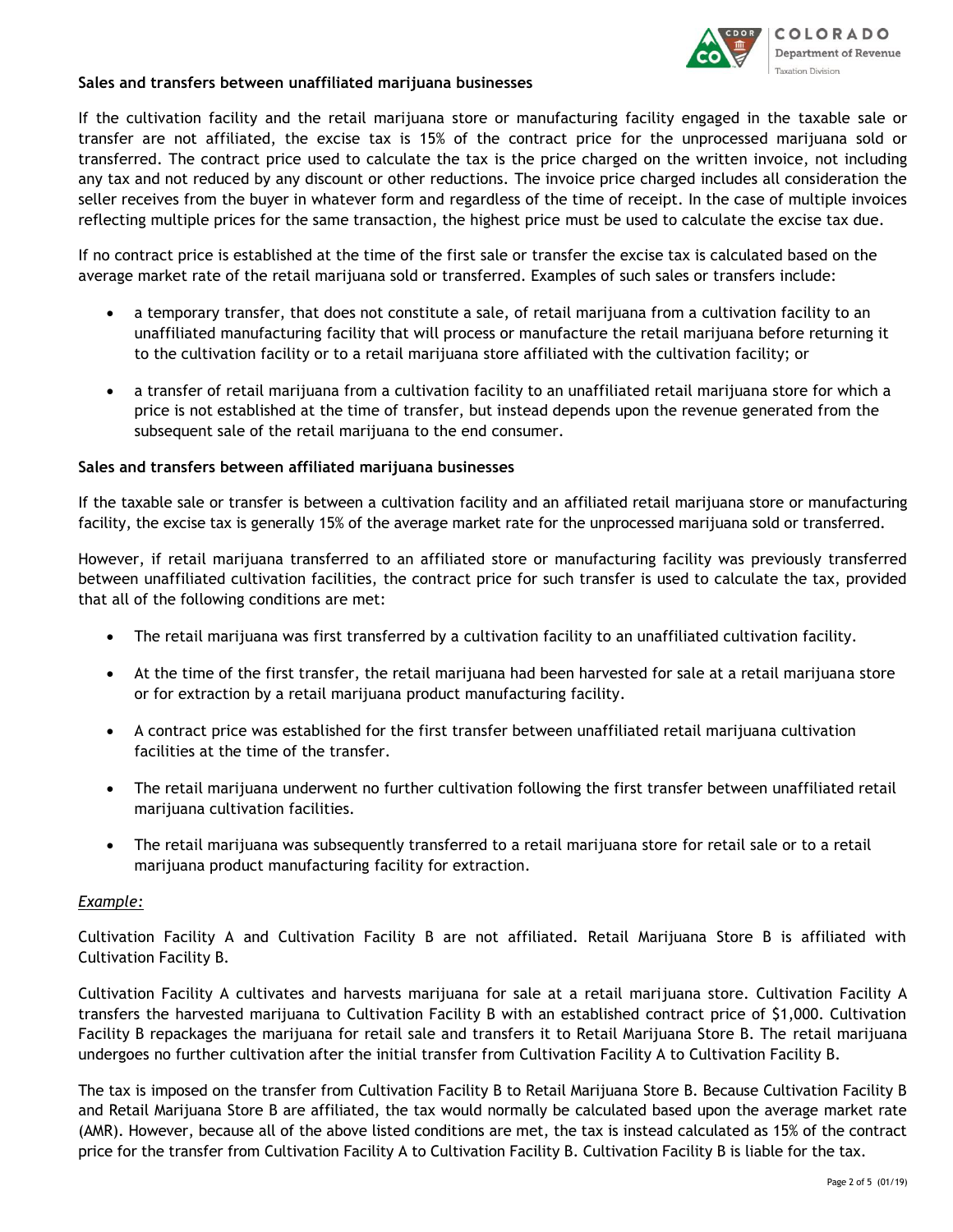

### **Average market rate (AMR)**

The Department determines and publishes the average market rate used for the calculation of marijuana excise tax and updates these rates on a quarterly basis. The Department publishes separate rates for the following categories of retail marijuana:

- bud
- trim
- bud allocated for extraction
- trim allocated for extraction
- immature plants
- wet whole plants
- seeds

The various rate categories are defined in Department Regulation 39-28.8-101, 1 CCR 201-18. The current rates can be found online at: *colorado.gov/pacific/tax/marijuana-taxes-file*.

In order to calculate the tax using the average market rate, the weight of the marijuana sold or transferred must be multiplied by the average market rate and the result must be multiplied by 15%. For example, if the average market rate for trim is \$499 per pound and a cultivation facility sells 15 pounds of trim to an affiliated party, the cultivation facility must multiply the 15 pounds of trim sold times \$499 per pound to calculate the total \$7,485 average market rate for the sale. The excise tax is 15% of the \$7,485 calculated average market rate for the sale, or a total of \$1,123 tax due.

If multiple categories of retail marijuana are included in the transfer, the excise tax must be calculated separately for each category of retail marijuana included in the transfer.

The following sections provide information about special rules that apply to certain AMR categories.

### *Bud and trim allocated for extraction*

Any marijuana categorized as bud allocated for extraction or trim allocated for extraction for the purpose of calculating the excise tax may not be subsequently transferred for direct sale to consumers unless it has first been subject to the extraction process. If any such bud or trim is subsequently transferred for direct sale to consumers and has not been subjected to extraction, the retail marijuana cultivation facility must amend the return upon which the tax was initially paid in order to recalculate the tax, and any applicable penalty and interest, using the average market rates for the applicable categories of bud or trim. If a retail marijuana product manufacturing facility transfers any bud or trim that has been allocated for extraction without first subjecting it to extraction, such facility must notify the cultivation facility, in writing, within seven days.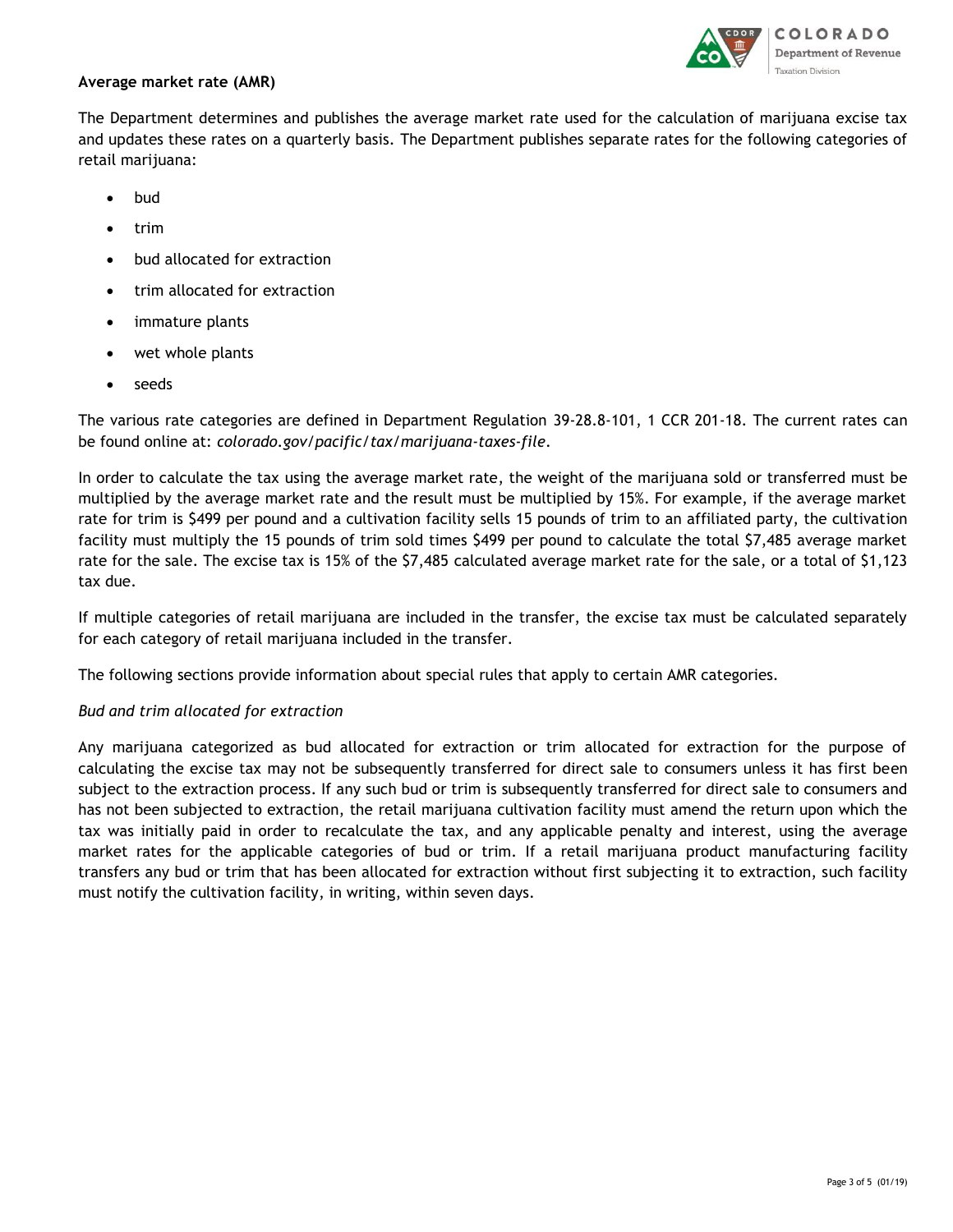

## *Wet whole plant*

The excise tax for the category wet whole plants is calculated on the total weight of the entire wet whole plant. The weight of the entire wet whole plant is subject to the excise tax because the average market rate for wet whole plant already reflects an allowance for water weight and waste. The wet whole plant may not undergo any further processing (i.e., drying the plant and subsequently selling separately the bud and trim) prior to being weighed when the excise tax is calculated using the wet whole plant category. The wet whole plant must be harvested and packaged in the same day.

Any marijuana categorized as wet whole plant for excise tax purposes must be weighed within 2 hours of the plant being harvested and without any further processing, including any artificial drying such as increasing the ambient temperature of the room or any other form of drying, curing, or trimming. The tax must be calculated and paid on the total wet whole plant weight. If the wet whole plant is not weighed within 2 hours of being harvested or is subjected to further processing before being weighed, the excise tax on such plant cannot be calculated with the average market rate for wet whole plant and must instead be calculated with the average market rate(s) for bud, trim, bud allocated for extraction, and/or trim allocated for extraction, as applicable.

### *Marijuana concentrate produced by a retail marijuana cultivation facility*

If a retail marijuana cultivation facility produces marijuana concentrate from marijuana it cultivates and the marijuana is subject to taxation based upon the average market rate, the excise tax for the concentrate must be calculated on the basis of the bud allocated for extraction, trim allocated for extraction, and/or wet whole plant used in the production of the concentrate.

### **LICENSING, FILING, AND RECORDKEEPING REQUIREMENTS**

Every retail cultivation facility must apply for a sales tax license and file excise tax returns with the Department. These requirements are in addition to any licensing requirements administered by the Marijuana Enforcement Division of the Department. Each cultivation facility must file monthly returns to report and remit the excise tax due.

### **Licensing requirements**

A retail marijuana cultivation facility must obtain and maintain either a sales tax license or a wholesale tax license. If the owner of the cultivation facility owns and operates a retail marijuana store at the same location and has already obtained a retail sales tax license for the store, no additional sales tax license is required for the cultivation facility. A cultivation facility owner that does not already have a sales tax license must apply for either a retail sales tax license or a wholesale license. Application may be made with Form CR 0100AP "Colorado Sales Tax Withholding Account Application" or online at *apps.colorado.gov/apps/jboss/cbe/index.xhtml*.

### **Filing requirements**

Every retail marijuana cultivation facility must file a return by the  $20<sup>th</sup>$  day of each month to report and remit the excise tax due for the unprocessed retail marijuana sold or transferred during the preceding month. A return must be filed for each month, even if the cultivation facility did not sell or transfer any unprocessed marijuana during the month. Marijuana excise tax returns must be filed electronically at *Colorado.gov/RevenueOnline*.

If a cultivation facility does not file a required marijuana excise tax return by the applicable due date, penalty and interest will be due. See FYI General 11 for information about penalty and interest imposed for late filing.